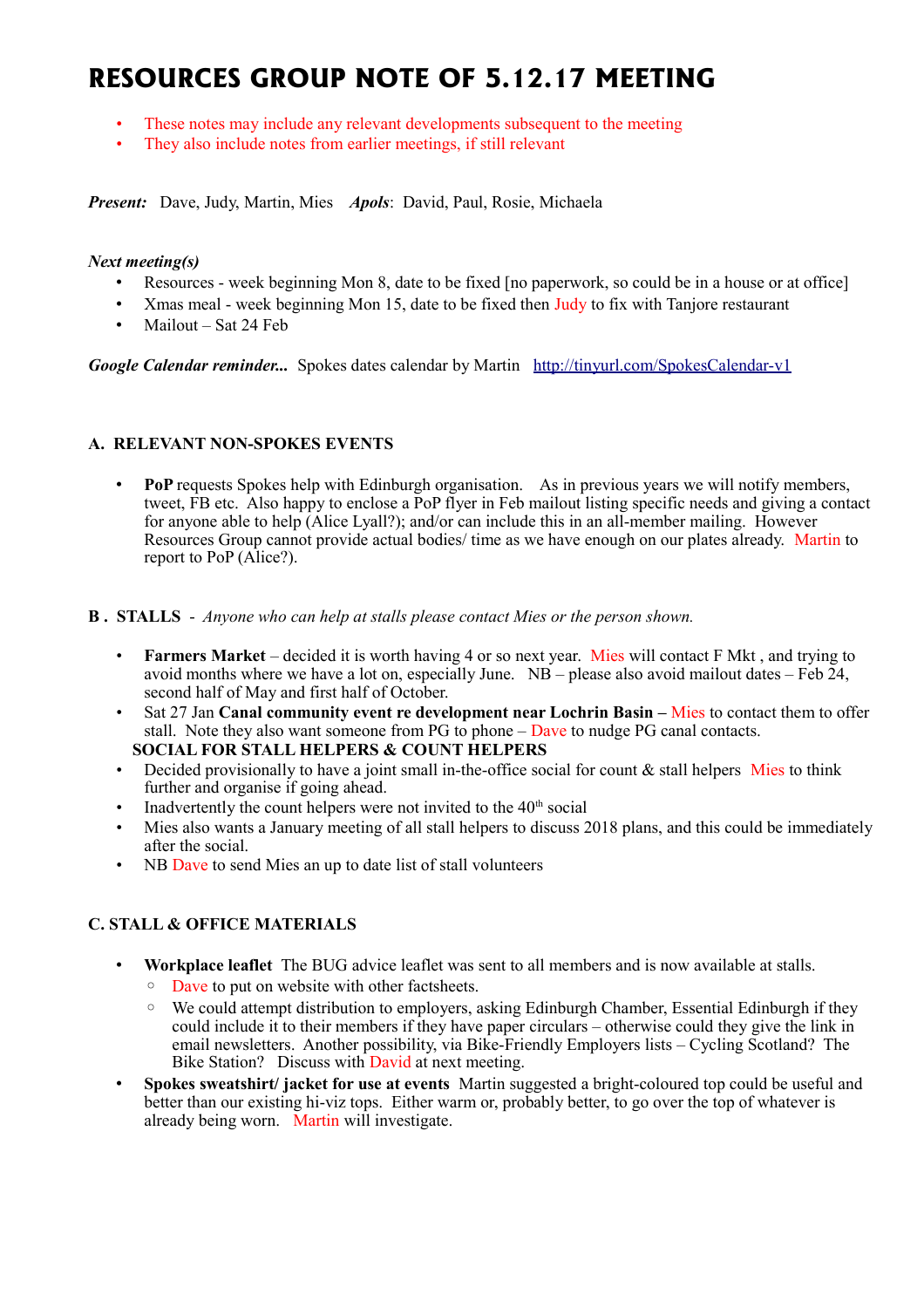## **D. SPOKES PUBLIC MEETINGS** [twitter hashtag #SpokesMtg]

- **Spring meeting** *Cycling and the Tram Extension* as Council has now decided to prepare a detailed plan for extending the tram. Martin to organise.
	- **Date** mid or late March say any Monday to Thursday between March 13-29.
	- **Project director** from Turner & Townsend consultants: Rob Leech or his boss Martin to investigate
	- **Council Officer** involved in existing route safety measures: Phil Noble 1st choice, else Andrew Easson
	- **Councillor** Cllr Claire Miller, Spokes member, City Centre ward (includes top of Leith Walk) and is on the Council's City Centre Transformation working party.
	- Three speakers are probably enough first 2 may have a lot of detail. Or also invite campaigner expert from Sheffield (or Greater Manchester?) campaigns. Sheffield campaign has good crash-reporting website.
	- **Chair** Caroline Brown was excellent last time, and this could be tricky topic.
	- Technical Andy keen to do FB livestream again; Shane very happy in charge of projection.

#### • **Possible future topics -**

- *Cycling for all ages & abilities.* e.g. speakers from a school, Ageing Well, ABC (all-abilities) and a relevant senior councillor. NB – could have a relevant bulletin centre page – see Q below.
- *Future of cycling in Edinb/Lothian in 10 years* maybe 1 or 2 expert speakers then group discussion?

## **E. SPOKES MAPS**

- **Edinburgh** (2016) Reprint now arrived (3000 again) with minor updates. Future big problems about what base map to use. Joe says Ed Uni social history map (MESH) may be an option  $\sim$  Joe has contacted David Langworth of maps group. Also, former spokes member Nick McWilliam, OpenStreets specialist, keen to discuss if can be used as base.
- **East Lothian** (2017) on Polyart paper, cover price 6.95.
- **West Lothian** (2012) Still have big stock (print run was too high). No longer selling well at stalls. Really need new edition in 2018. Dave contacting WL members for help in surveying – good response; Tim & David G to discuss who will do the technical side.
- **Midlothian** (2015) Stock and age both ok.
- **Glasgow 3rd edition** (2016) developed by Spokes & Go-Bike, 12500 copies paid for by council, and is free (on ordinary paper) from Glasgow Council. We have a small supply. A paid-for printed polyart version is possible (and electronic) but we would need find an organiser/ producer/promotion person (no cartography skills needed), some payment possible..
- **Shops sales initiative** Paul had suggested we write to all bike shops with free sample map and order form. Maps group agreed. Dave to liaise with Peter (after mailout) to arrange letter and which shops.
- **Surplus maps** 1. Ed map: Mies organised distribution to schools etc. Now only 100 or so left? discuss at next meeting. 2. E Lothian: ~100 spares of the old edition. Dave to tweet to schools as in Midlothian; Judy will be the distribution contact . Would be useful to keep a note of what they will be used for.
- **Maps history.** Now have archive copies at least one of all Edinburgh and Lothians maps. Martin scanned all covers. Ian and Tim producing documents on map history, Dave to add pictures then go to website.

## **F. COMPETITIONS**

- 2017 'Low Cost Improvement' Dave has now sent results to councils etc. Replies so far only from Midlothian and Waverley Stn. Also Chas Booth motion instructs Edinburgh Council to consider list.
- **2018 competition** Decided on probable topic... *What made the biggest positive difference to your cycling life in the last year?* [that is more like a subheading – we also need a snappy short title if possible]. The comp would cover any kind of change, whether infrastructure, equipment, advice, examples, etc, etc.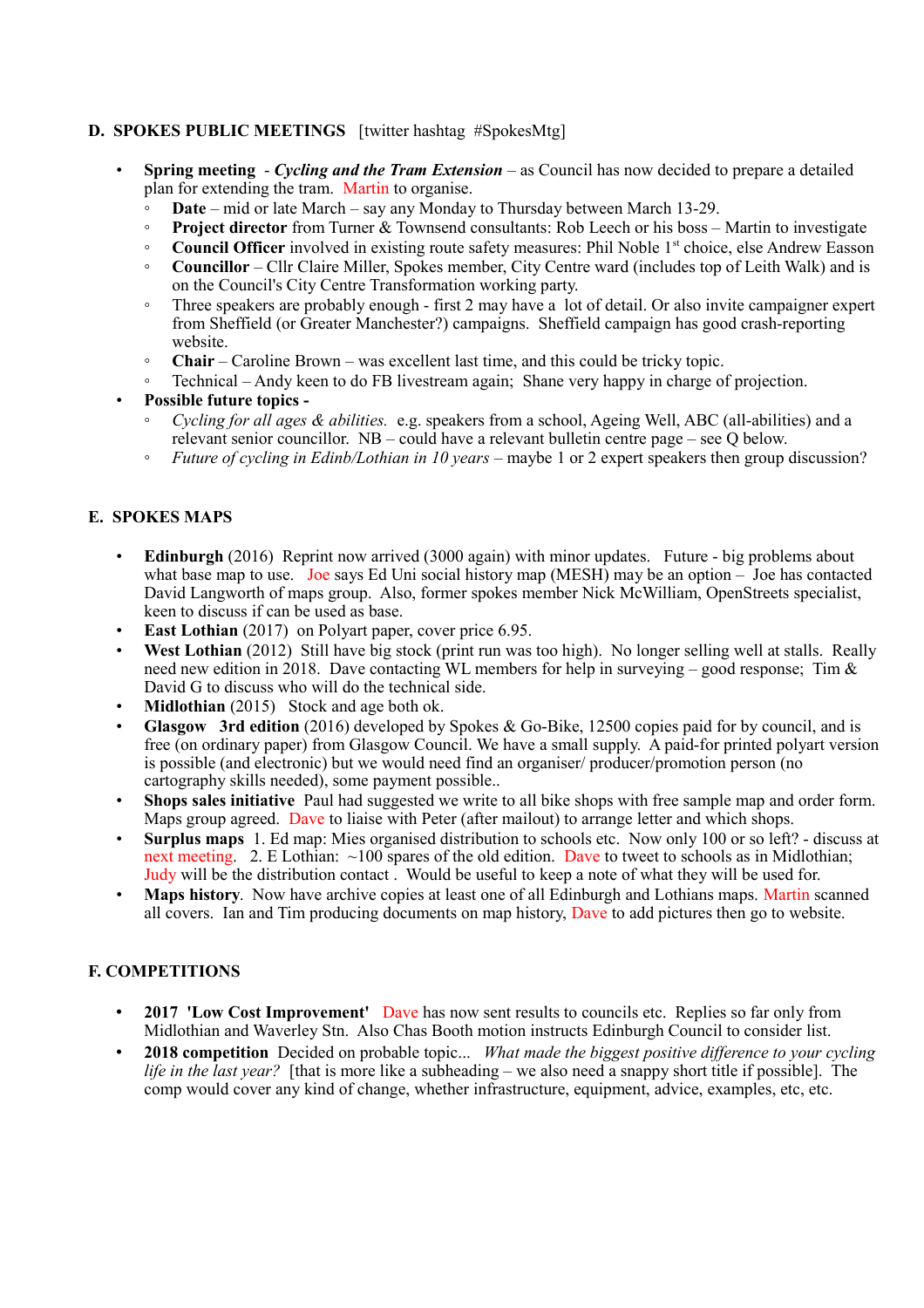## **G. SUPERMARKETS PROJECT**

- Michaela is interested main work would be stage 3 below. 1 below is complete, 2 is underway and doesn't involve us in much work, 3 is still to be discussed/developed but could be significant
- **1. Report on our initial survey** is online at [spokes.org.uk](http://spokes.org.uk/) : documents : spokes projects : supermarkets or click here [www.spokes.org.uk/documents/papers-documents/supermarkets-project.](http://www.spokes.org.uk/documents/papers-documents/supermarkets-project)
- **2. Produce simple leaflet** (A4 folded to A5). Aimed to persuade shop managers *why* and *how* to provide good bike parking and access. David Gardiner doing artwork –  $D$ ave coordinating feedback to David on first draft. This & printing costs can be met easily under our £500 Maple Trust grant (see below).
- This leaflet will be sent to all members, so that those interested could use it to speak to their local shops/supermarket, as individuals on their own initiative. Ask for feedback if wanted for (3) below.
- **3. Try harder to get action, preferably at wider level** than just individual shops/supermarkets. Examples of type of actions that could be included (a) *Contact local regional managers* of supermarket chains - aim to find at least one to undertake an exemplary project covering all their stores. (b) *Feedback from stage 2* – may be useful material to report on and/or to use to get ideas for the above. (c) *Support individuals* who are lobbying their own supermarket.
- Stage 3 could be at a fairly basic level, or could apply for funding, as an innovative project, as we did with the tenements project – e.g. SEStran or Cycling Scotland or SCSP cash (via Ed Council). This could cover time for the coordinator and could include visits to store area managers, design & production of a more detailed brochure, etc.

#### **H. 40TH ANNIVERSARY – 2017** Twitter hashtag #Spokes40

- Mies, Martin, Rosie, Michaela organised the various materials and events. **Council reception** & **social helpers get-together** both very successful.
- Website Dave has created a <u>website article</u> and [history page f](http://www.spokes.org.uk/documents/odds-and-ends-may-be-exciting/spokes-history/)or easy access to all the 40<sup>th</sup> materials.
- **Exhibition** Has been shown in Bike Coop and Bike Stn; now at Western General Hospital Mies coordinating more (see Mies's spreadsheet) but unfortunately is fiddly with it not being a priority for the contacts. Actual displays are in events column on website, and can be tweeted & FB'd. Dave suggested making use of spokes contacts at relevant institutions. Everyone send contacts to Mies. Dave to send Suzanne Meade, Napier contact, to Mies.
- **Council reception photo** Bryce has printed the 'school photo' of all those present, using long-life ink and paper, which we hope to frame and hang on office wall.
	- Including list of names in the picture. Dave to print B/W photo and mark those people not on the list in the [website article,](http://www.spokes.org.uk/2017/11/spokes-is-40/) then circulate this.
	- [Later] Bryce advises that best approach is to ask framer to cut 3 spaces in the ??? one each for a title, the picture and the list of names. Dave to pass to Judy the framers recommended by Leo for good job at reasonable cost.

## **J. MOTORIST AWARENESS CAMPAIGNS**

- **Bike Alert Video & leaflet** at [www.spokes.org.uk/videos.](http://www.spokes.org.uk/videos) Leaflet used at Young Driver events, also taken to driving schools etc, and supplied 15,000 to PC Dominic Doyle for the #OpClosePass Scotland rollout.
- **Young Driver events**, autumn 2017 all now complete. Martin has a good pool of helpers now for future events, and events have brought good interaction/ contacts with police, bus, tram staff.

## **K. TRAFFIC COUNT**

• Nov count completed and [report on website.](http://www.spokes.org.uk/2017/11/traffic-count-highest-ever-november-bike-2/)